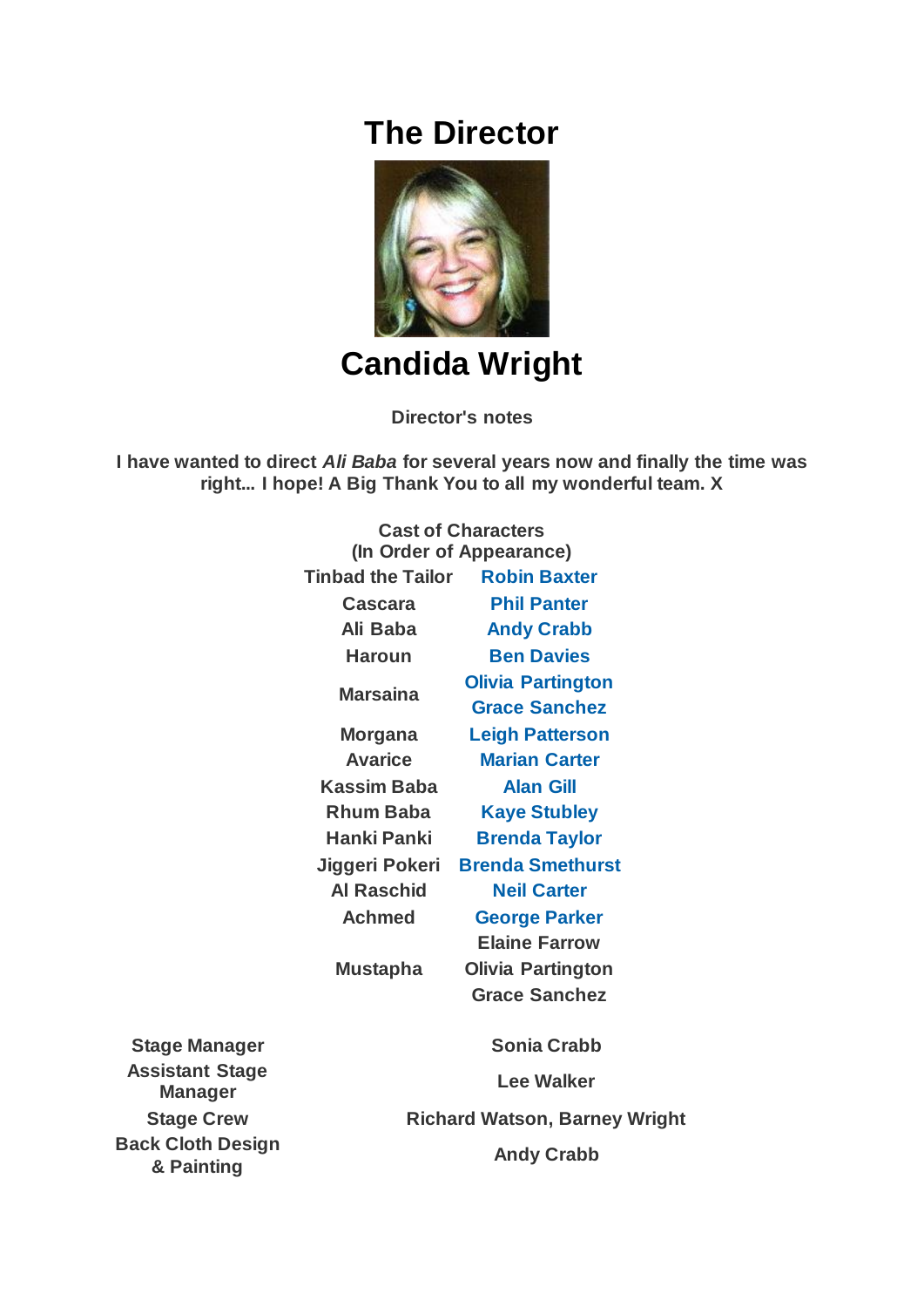**Set Constructors & Painters John Pollit, Dave Henderson, Caryl Patterson, Vernon Pearce, Jim Sissens, Lee Walker, Colin Worrall Lighting Director Desmond Webb Follow Spots Helen Baxter, Maggie Lawley Wardrobe Mistress Jan Walker Wardrobe Assistants Wendy Daniels, Celia Pearce, Hazel Worrall Milliner & Accessories Kaye Stubley Wigs & Dancer's Headdresses Elaine Farrow Prompt Sara Hamer Props Sylvia Johnson, Maggie Jackson, Jan Jones, Helen Wadsworth Dames Dresser Heather Claricoats Junior's Chaperones Rachel Wright, Jo Cooper Bar Management & Staff Keith and Jenny Hart, George King Front of House Manager Gill Ward Front of House Staff Dawn and Stuart Barton, Peter Hooker, Pat Gray, Stella Korolyszyn, Tony Lawley, Anne and Derek Martyr, David and Sandra Williams, Ken Ward, Lyn Wishart Box Office Anne Rosewell, Andres Bayon, Candida Wright Press & Publicity Bernard King Poster & Programme Andy and Sonia Crabb, Candida Wright Choreographer Musical director**

**Susanna Mace Roger Dean**





**Robin Baxter - 'Tinbad the Tailor'**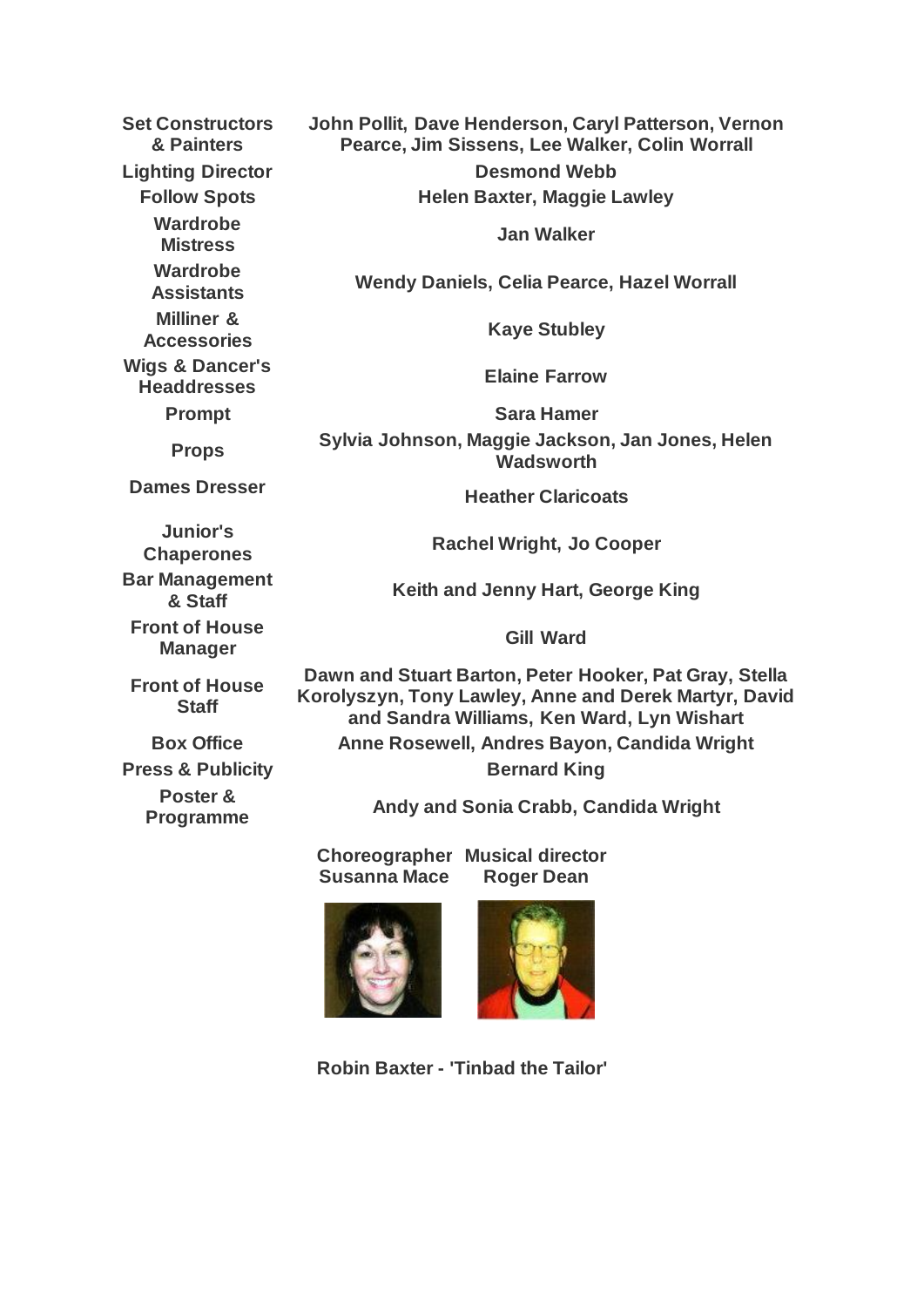

**Robin joined Careline in 2002, working back stage. His first major stage appearance was not until "You Stupid Boy, Pike" in Dad's Army. He then tried pantomime as the clueless Muddles in Snow White. Next came the accident-prone Perry in Tomb With A View, followed by his electrifying portrayal of George Jenkins in Cash On Delivery (he was struck by lightning). There is definitely a pattern here.**

**Phil Panter - 'Cascara'**



**Phil is new to Careline, but not to skirts. He has batted his false eyelashes at many a pantomime audience in the UK, even playing a psychopathic transvestite in the thriller Dark Lucy. Not to be typecast, his back-catalogue also includes Arthur in Camelot, Wainwright in Charlie Girl and a range of macho lovers and villains. Phil has walked the mean streets of Moraira for nine years.**

**Andy Crabb - 'Ali Baba'**



**Andy has been acting, painting back-cloths and making props for Careline Theatre for the last six years. Audiences will recognise him as Corporal Jones in Dad's Army, the French Chamberlain Marmaduke from Snow White and last year's Beast. In the rare moments when he has spare time, Andy is writing his second book of Spanish short stories, Blood Blossoms'.**

**Ben Davies - 'Haroun'**



**Ben has been a member of both Careline and Careline Kids for several years. He made his debut in Treasure Island in 2006 and has appeared in several productions for Careline since, including Snow White and the Seven Dwarves, Dad's Army and Ernie's Incredible Illucinations. Ben hopes to use these valuable experiences to further his career in becoming a professional actor.**

**Olivia Partington - 'Marsaina'**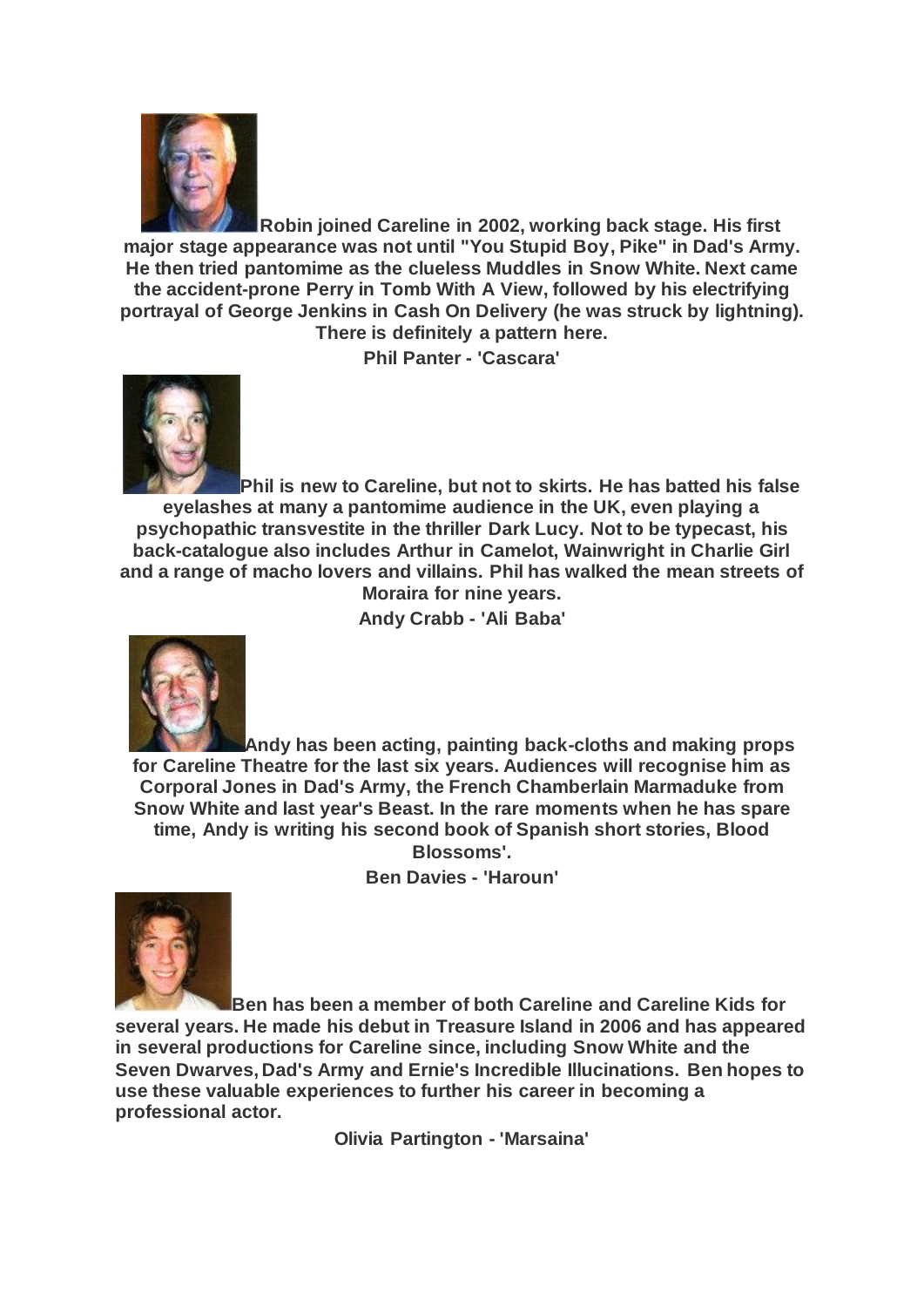

**Olivia first appeared in pantomime as a pirate in Treasure Island in 2006. Since then she has played in many productions including lead roles in Oliver, Annie, Think of the Magic and The Ashgirl. She will be taking her GCSE in Performing Arts next year. She has a real passion for acting and was thrilled to receive the role of Marsaina.**

**Grace Sanchez - 'Marsaina'**



**This is Grace's first performance with Careline although she has been performing from an early age: playing Ann Frank whilst in Wales, she has also been in productions such as A Midsummer Night's Dream, The Glass Menagerie, Double Date and a pantomime entitled Feel The Beat Down (for which she won Actress of the Year at Leon High, Florida). This is her first time performing in a proper pantomime so she is really excited.**

**Leigh Patterson - 'Morgana'**



**Leigh is now in her fourth year with Careline Theatre, taking part both on stage and behind the scenes. She took a break from the pantomime last year to concentrate on her BSc Degree. She has appeared as Miss Took, and Hagwort the Terrible Troll. She played "naughty" Gigi in Alio Alio, "murderous" Ann in Tomb with a View and more recently "soppy" Sally in Cash on Delivery. ......Now to create a little mischief?**

**Marian Carter - 'Avarice'**



**A first for Marian this year to be taking a role in Careline's annual pantomime. Typecasting some would say as the wicked Afrit Avarice but it's a part Marian is looking forward to. It is a change from directing pantomime which Marian has done for many years, the chance to play the wicked fairy was too good to miss.**

**Alan Gill - 'Kassim Baba'**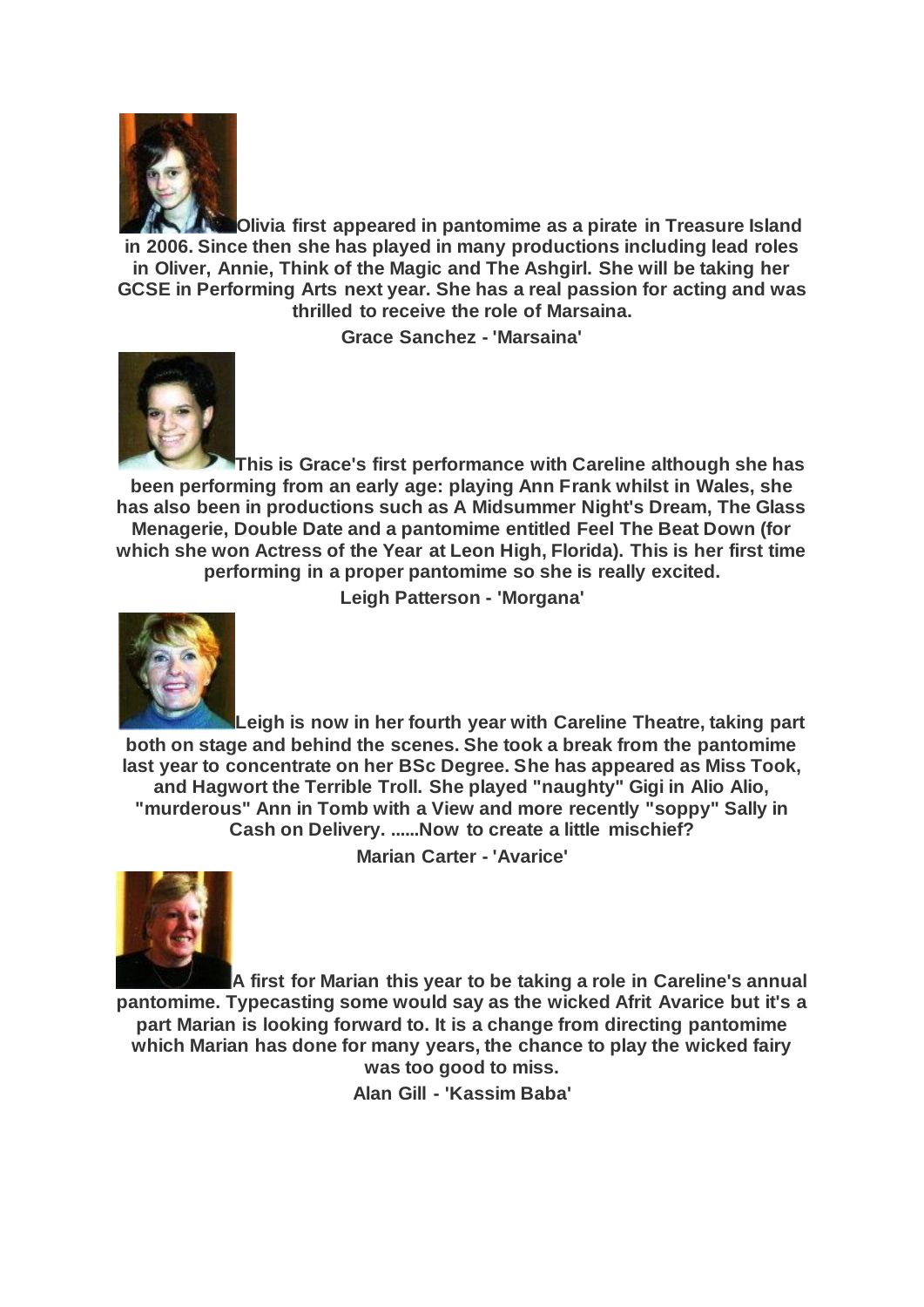

**Alan's first appearance for Careline was as the doddering elderly Private Godfrey in Dad's Army, a role Alan's friends assumed was typecasting. In this, his third pantomime at Alcalali, he plays Ali's extremely tight-fisted, miserly brother Kassim. Alan's wife thinks he's been typecast yet again!**

**Kaye Stubley - 'Rhum Baba'**



**Kaye appeared as Lady Dolores in Snow White, as Mrs Pike and one of the tapping W.I. Lady Cleaners in Dad's Army. She first danced, aged four, in Babes in the Wood, appeared in many shows including Come Dancing & cabarets here in Spain and the UK. She is from a musical and stage family, Kaye's grandmother was a stage milliner, hence Kaye's passion for hats! Now she has the part with the cherry on top!!**

**Brenda Taylor - 'Hanki Panki'**



**One of the many victims of the recession, last year's Rose Fairy becomes one of this year's poor beggars! Candy has made either a brave or foolhardy decision to cast Brenda T. in the role of Hanki Panki as she cannot sing a true note and has three left feet. Fortunately Brenda S. is a real pro., with talent a-plenty for both of them.**

**Brenda Smethurst - 'Jiggeri Pokeri'**



**Brenda Smethurst is one of Careline's founder members appearing in numerous productions over the years. Her forte is playing character roles, and this year she is sidekick to Brenda T. in the zany comedy duo. Brenda recently had a guest spot singing as CountryRose in the charity concert for MABS in memory of her late husband, Dave. She is thrilled to be back on stage once more.**

**Neil Carter - 'Al Raschid'**